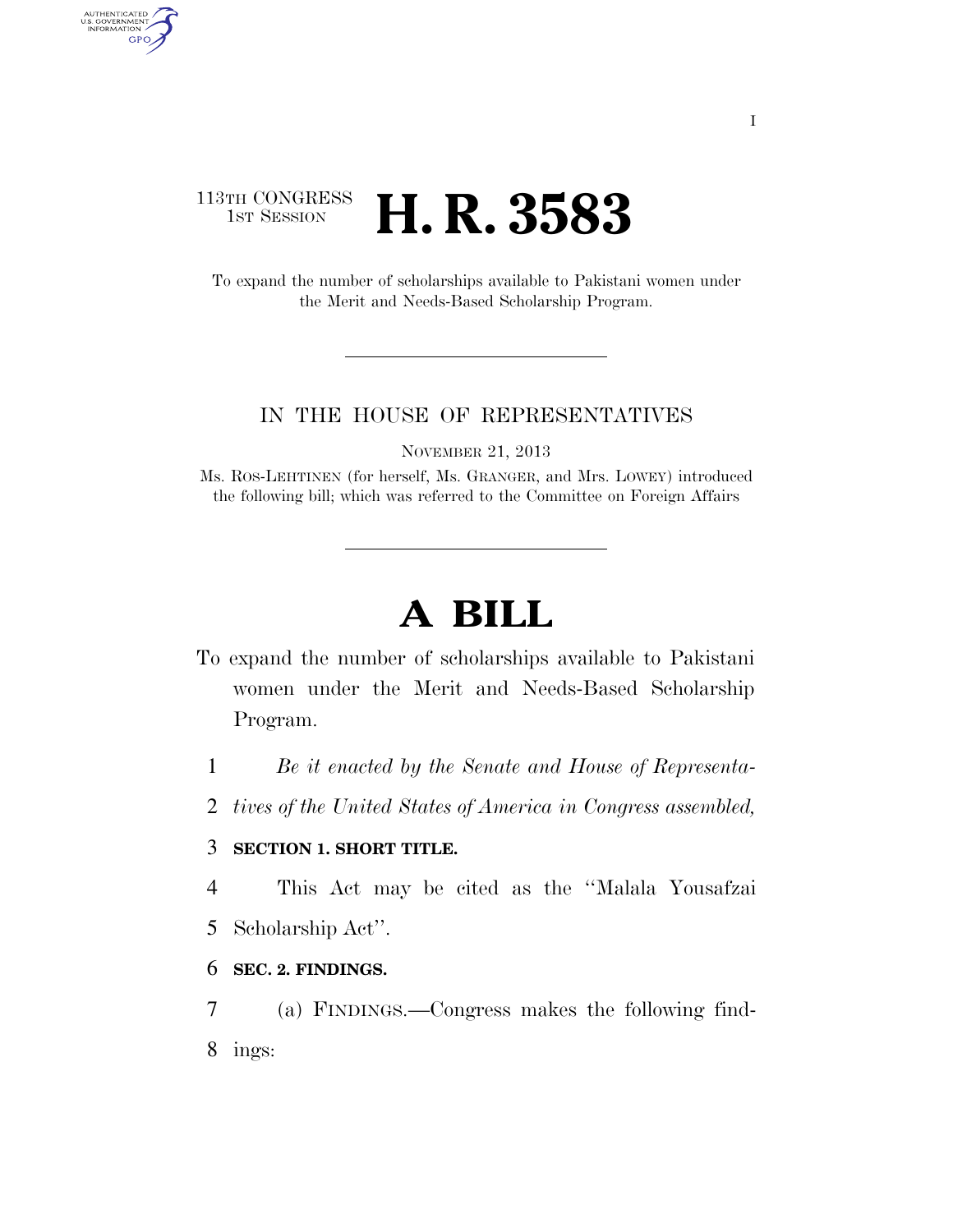| $\mathbf{1}$   | (1) On October 9, 2012, 15-year-old Malala              |
|----------------|---------------------------------------------------------|
| $\overline{c}$ | Yousafzai was shot in the head by Taliban gunmen        |
| 3              | in Pakistan on her way home from school.                |
| $\overline{4}$ | (2) When Malala was 11 years old, she bravely           |
| 5              | stood up to the Taliban and wrote a secret blog doc-    |
| 6              | umenting their crackdown on women's rights and          |
| 7              | education in 2009.                                      |
| 8              | (3) Malala's advocacy for women's education             |
| 9              | made her a target of the Taliban.                       |
| 10             | (4) The Taliban called Malala's efforts to high-        |
| 11             | light the need for women's education an "obscenity".    |
| 12             | $(5)$ On July 12, 2013, Malala celebrated her           |
| 13             | 16th birthday by delivering a speech before the         |
| 14             | United Nations General Assembly in which she said,      |
| 15             | "So let us wage a glorious struggle against illiteracy, |
| 16             | poverty, and terrorism. Let us pick up our books        |
| 17             | and our pens. They are the most powerful weapons.       |
| 18             | One child, one teacher, one book, and one pen can       |
| 19             | change the world. Education is the only solution.".     |
| 20             | $(6)$ According to the United Nation's 2012             |
| 21             | Education for All Global Monitoring Report, "Paki-      |
| 22             | stan has the second largest number of children out      |
| 23             | of school [in the world]" and "nearly half of rural     |
| 24             | females have never been to school.".                    |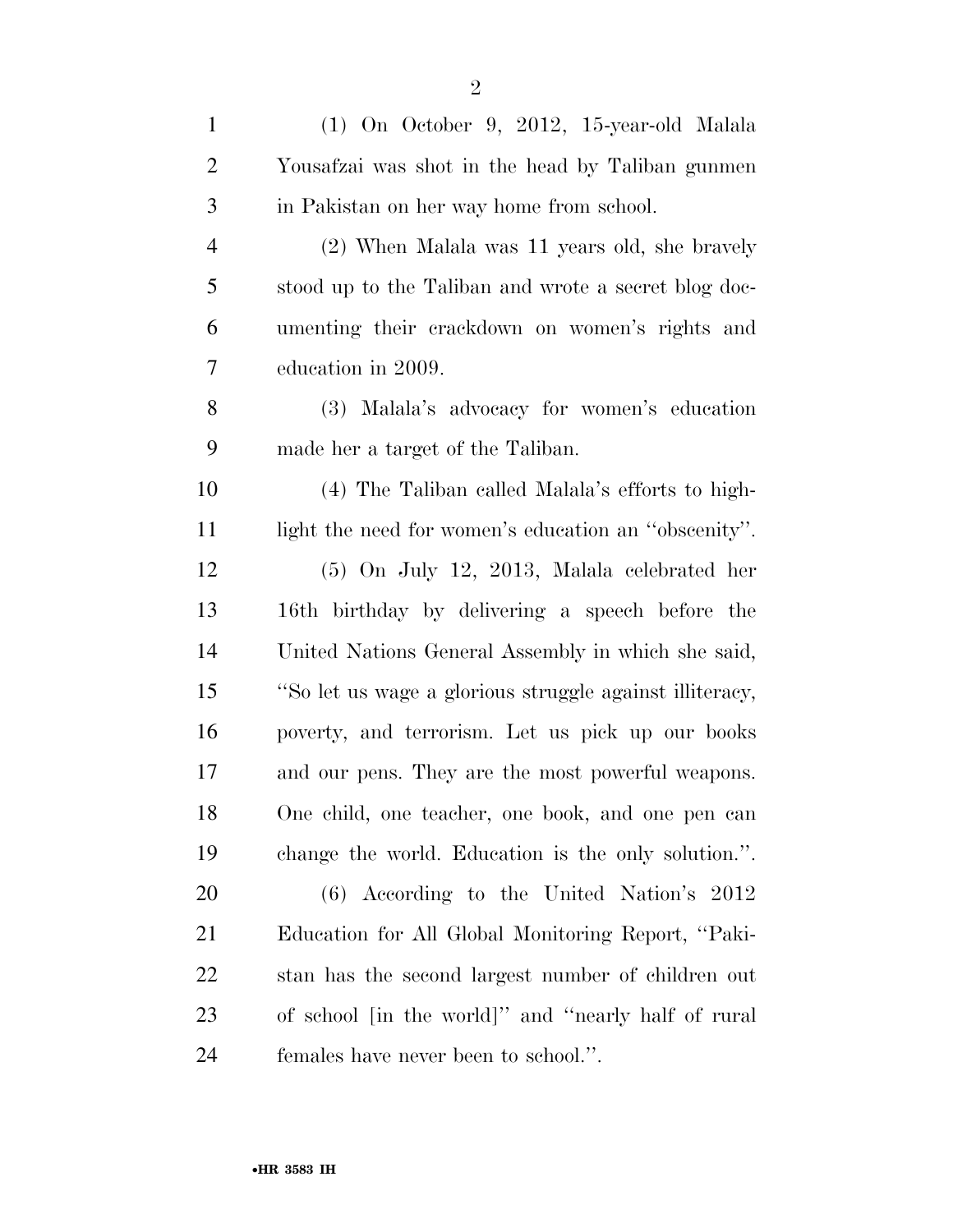(7) According to a Council on Foreign Rela- tions report titled ''What Works in Girls' Edu- cation'', ''A 100-country study by the World Bank shows that increasing the share of women with a secondary education by 1 percent boosts annual per capita income growth by 0.3 percentage points.''. (8) According to the World Bank, ''The benefits of women's education go beyond higher productivity for 50 percent of the population. More educated women also tend to be healthier, participate more in the formal labor market, earn more income, have fewer children, and provide better health care and education to their children, all of which eventually improve the well-being of all individuals and lift households out of poverty. These benefits also trans- mit across generations, as well as to their commu- nities at large.''. (9) According to United Nation's 2012 Edu-

 cation For All Global Monitoring Report, ''education can make a big difference to women's earnings. In Pakistan, women with a high level of literacy earned 95 percent more than women with no literacy skills.''.

 (10) In January 2010, Secretary of State Hil-lary Rodham Clinton stated, ''We will open the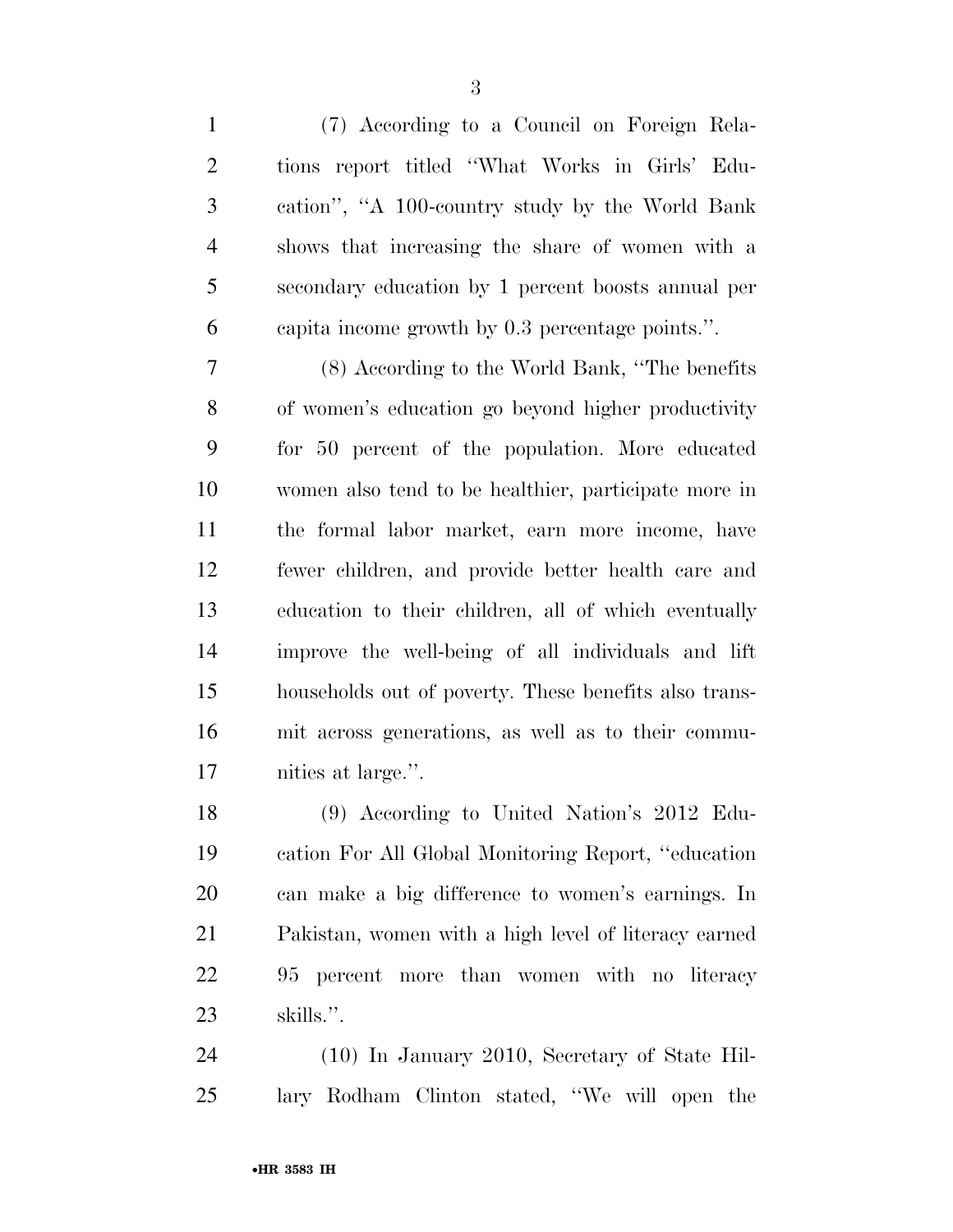doors of education to all citizens, but especially to girls and women . . . We are doing all of these things because we have seen that when women and girls have the tools to stay healthy and the oppor- tunity to contribute to their families' well-being, they flourish and so do the people around them.''. (11) The United States provides critical foreign assistance to Pakistan's education sector to improve access to and the quality of basic and higher edu- cation. (12) The Merit and Needs-Based Scholarship Program administered by the United States Agency for International Development awards scholarships to academically talented, financially needy Pakistani students from remote regions of the country to pur- sue bachelor's or master's degrees at participating Pakistani universities. (13) Fifty percent of the 974 Merit and Needs- Based Scholarships awarded during fiscal year 2013 were awarded to Pakistani women. Historically, only 25 percent of such scholarships have been awarded to women. (14) The United Nations declared July 12 as

''Malala Day''—a global day of support for and rec-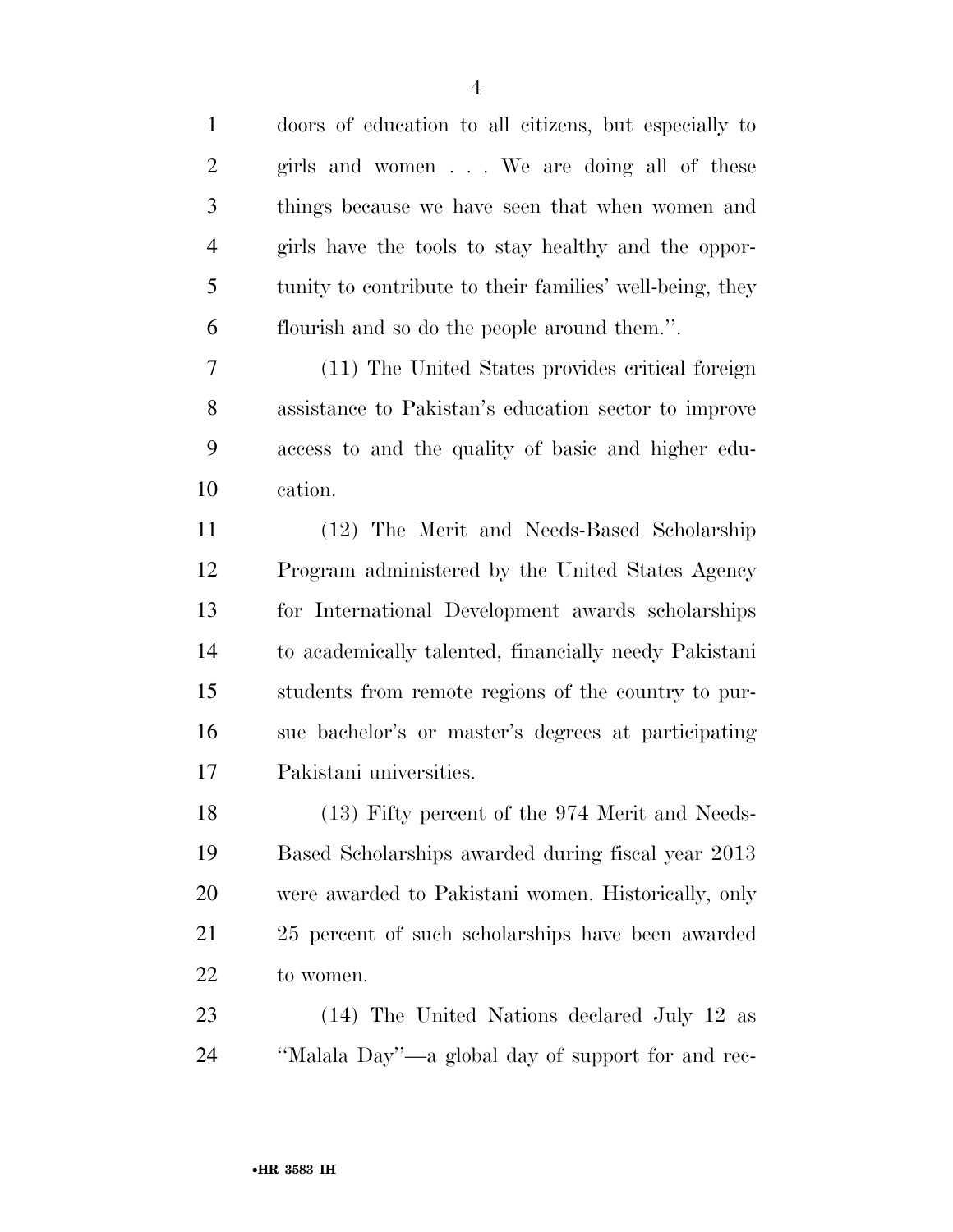| $\mathbf{1}$   | ognition of Malala's bravery and courage in pro-      |
|----------------|-------------------------------------------------------|
| $\overline{2}$ | moting women's education.                             |
| 3              | $(15)$ On December 10, 2012, the United Na-           |
| $\overline{4}$ | tions and the Government of Pakistan launched the     |
| 5              | "Malala Fund for Girls' Education" to improve         |
| 6              | girls' access to education worldwide, with Pakistan   |
| 7              | donating the first $$10,000,000$ to the Fund.         |
| 8              | $(16)$ More than $1,000,000$ people around the        |
| 9              | world have signed the United Nations Special Envoy    |
| 10             | for Global Education petition calling on the Govern-  |
| 11             | ment of Pakistan to enroll every boy and girl in pri- |
| 12             | mary school.                                          |
| 13             | (17) Pakistani civil society organizations col-       |
| 14             | lected almost 2,000,000 signatures from Pakistanis    |
| 15             | on a petition dedicated to Malala's cause of edu-     |
| 16             | cation for all.                                       |
| 17             | SEC. 3. SENSE OF CONGRESS.                            |
|                | 18 (a) IN GENERAL.—It is the sense of Congress that—  |
| 19             |                                                       |
|                | (1) every individual should have the opportunity      |
| 20             | to pursue an education;                               |
| 21             | (2) every individual, regardless of gender,           |
| 22             | should have the opportunity to pursue an education    |
| 23             | without fear of discrimination; and                   |
| 24             | (3) educational exchanges promote institutional       |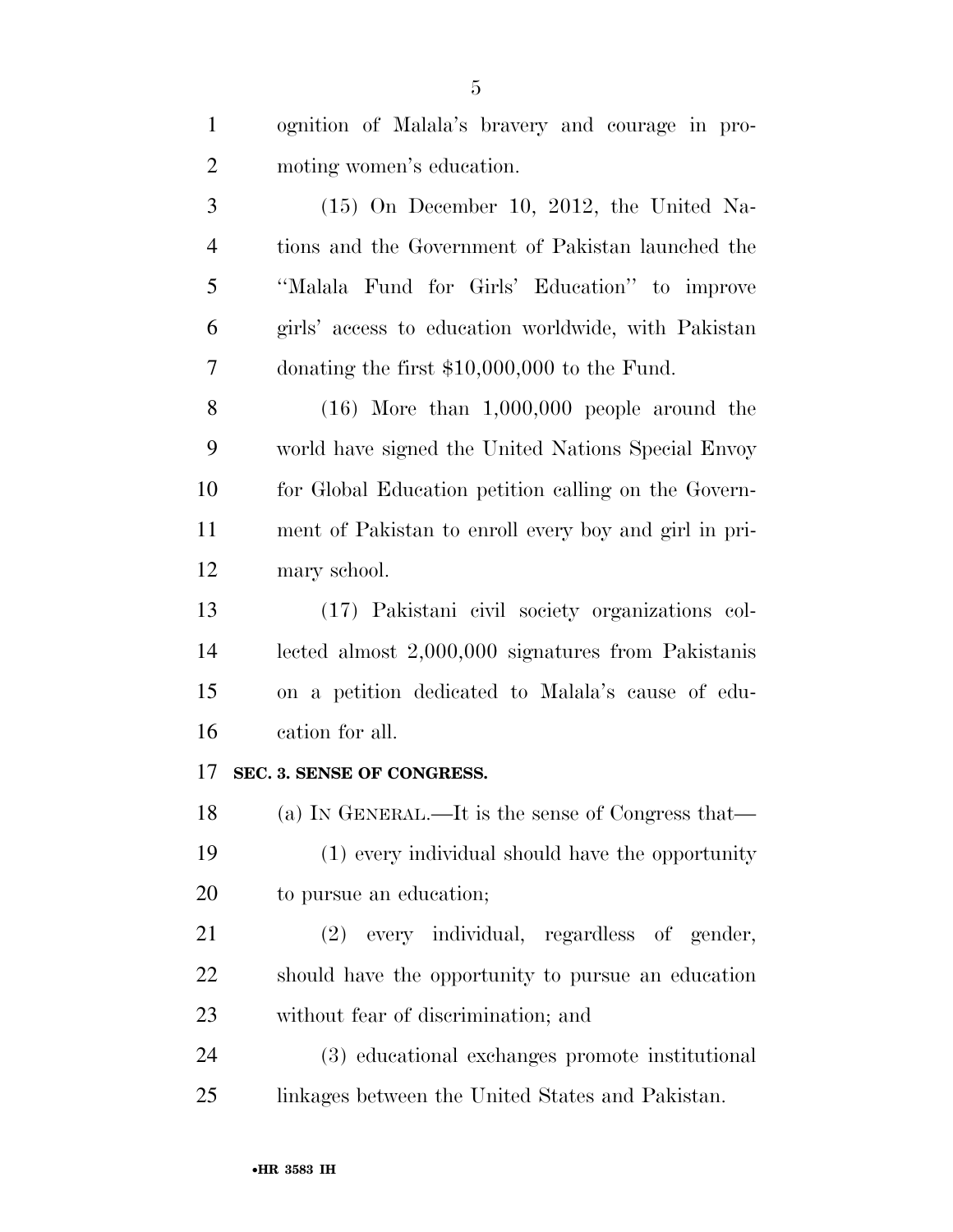(b) CONTINUED SUPPORT FOR EDUCATIONAL INITIA- TIVES IN PAKISTAN.—Congress encourages the Depart- ment of State and the United States Agency for Inter- national Development to continue their support for initia- tives led by the Government of Pakistan and Pakistani civil society that promote education in Pakistan, especially education for women.

## **SEC. 4. MERIT AND NEEDS-BASED SCHOLARSHIP PRO-GRAM.**

 (a) EXPANSION.—Using funding made available under section 6, the Administrator of the United States Agency for International Development (referred to in this Act as the ''USAID Administrator'') shall increase the number of scholarships to women under the Merit and Needs-Based Scholarship Program (referred to in this Act as the ''Program'') during each of the calendar years 2013 through 2015 over the level awarded to women in calendar year 2011.

(b) LIMITATIONS.—

 (1) CRITERIA.—The additional scholarships available under subsection (a) may only be awarded in accordance with other scholarship eligibility cri-teria already established by USAID.

 (2) ACADEMIC DISCIPLINES.—Additional schol-arships authorized under subsection (a) shall be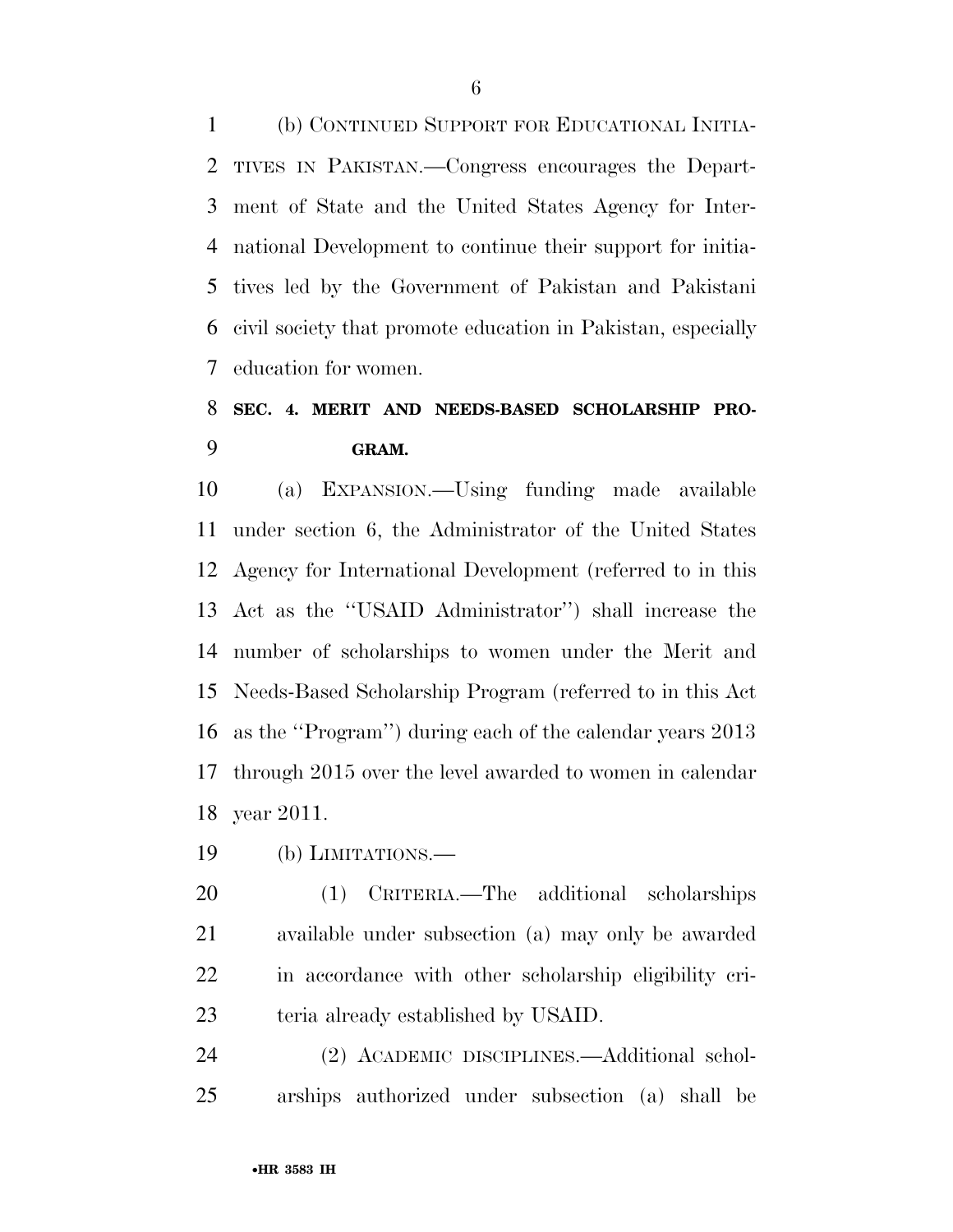awarded for a range of disciplines to improve the employability of graduates and to meet the needs of the scholarship recipients.

 (3) OTHER SCHOLARSHIPS.—The USAID Ad- ministrator shall make every effort to award 50 per- cent of the scholarships available under the Program to Pakistani women.

#### **SEC. 5. ANNUAL CONGRESSIONAL BRIEFING.**

 (a) IN GENERAL.—The USAID Administrator shall designate appropriate USAID officials to brief the appro- priate congressional committees, not later than 1 year after the date of enactment of this Act, and annually thereafter for the next 3 years, on the implementation of section 4.

 (b) CONTENTS.—The briefing described in subsection (a) shall include, among other relevant information, for the most recently concluded fiscal year—

 (1) the total number of scholarships that were awarded through the Program, including a break-down by gender;

 (2) the disciplines of study chosen by the schol-arship recipients;

 (3) the percentage of the scholarships that were awarded to students seeking a bachelor's degree or a master's degree, respectively; and